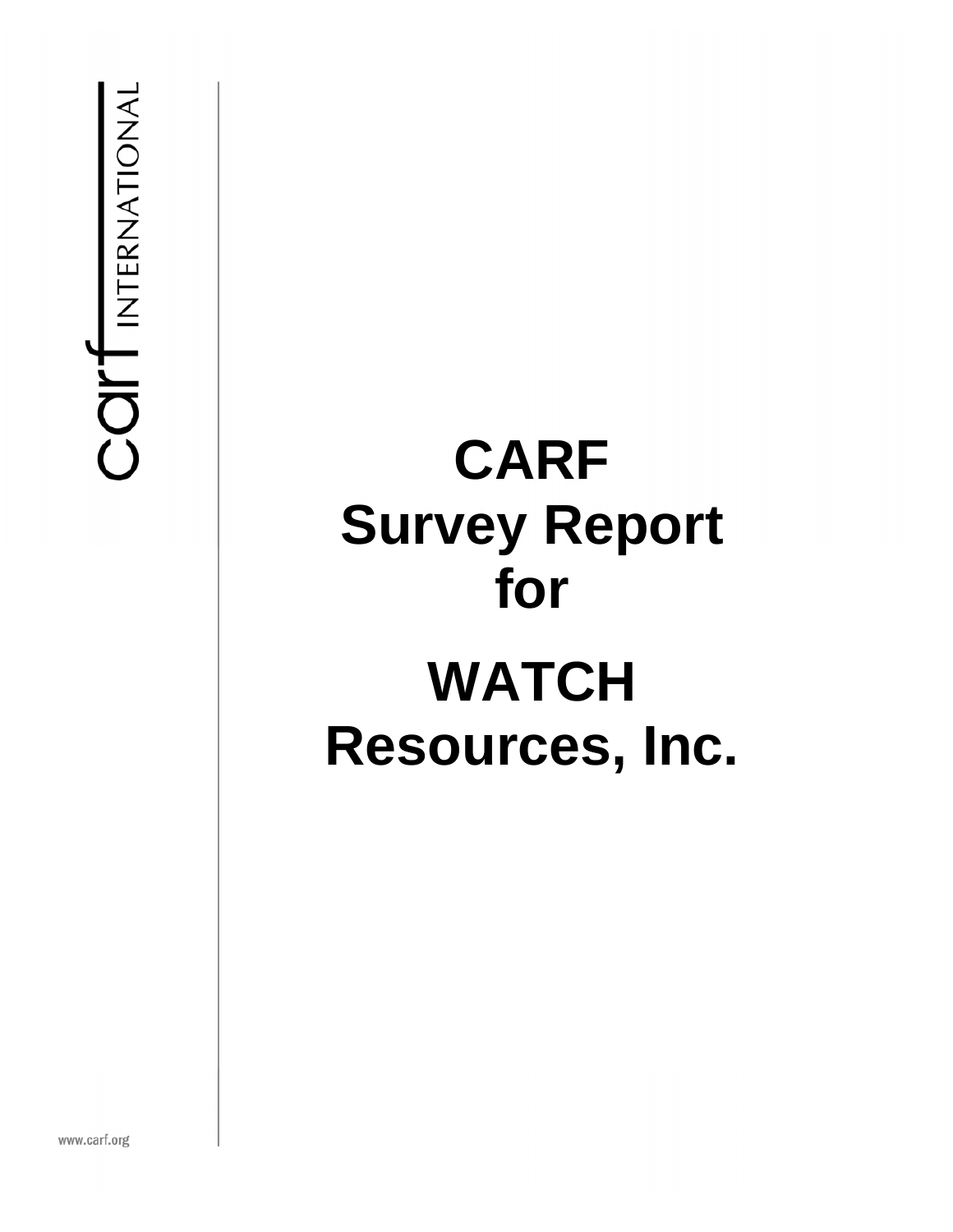#### **Organization**

WATCH Resources, Inc. 12801 Cabezut Road Sonora, CA 95370

#### **Organizational Leadership**

Christine A. Daly, M.R.A., Executive Director

Patt Koral, President

#### **Survey Dates**

January 6-8, 2016

#### **Surveyor**

Steven W. Howard, Ed.D.

#### **Programs/Services Surveyed**

Community Employment Services: Employment Supports Community Employment Services: Job Development

#### **Previous Survey**

December 3-5, 2012 Three-Year Accreditation

## **Survey Outcome**

**Three-Year Accreditation Expiration: February 28, 2019** 



## **Three-Year Accreditation**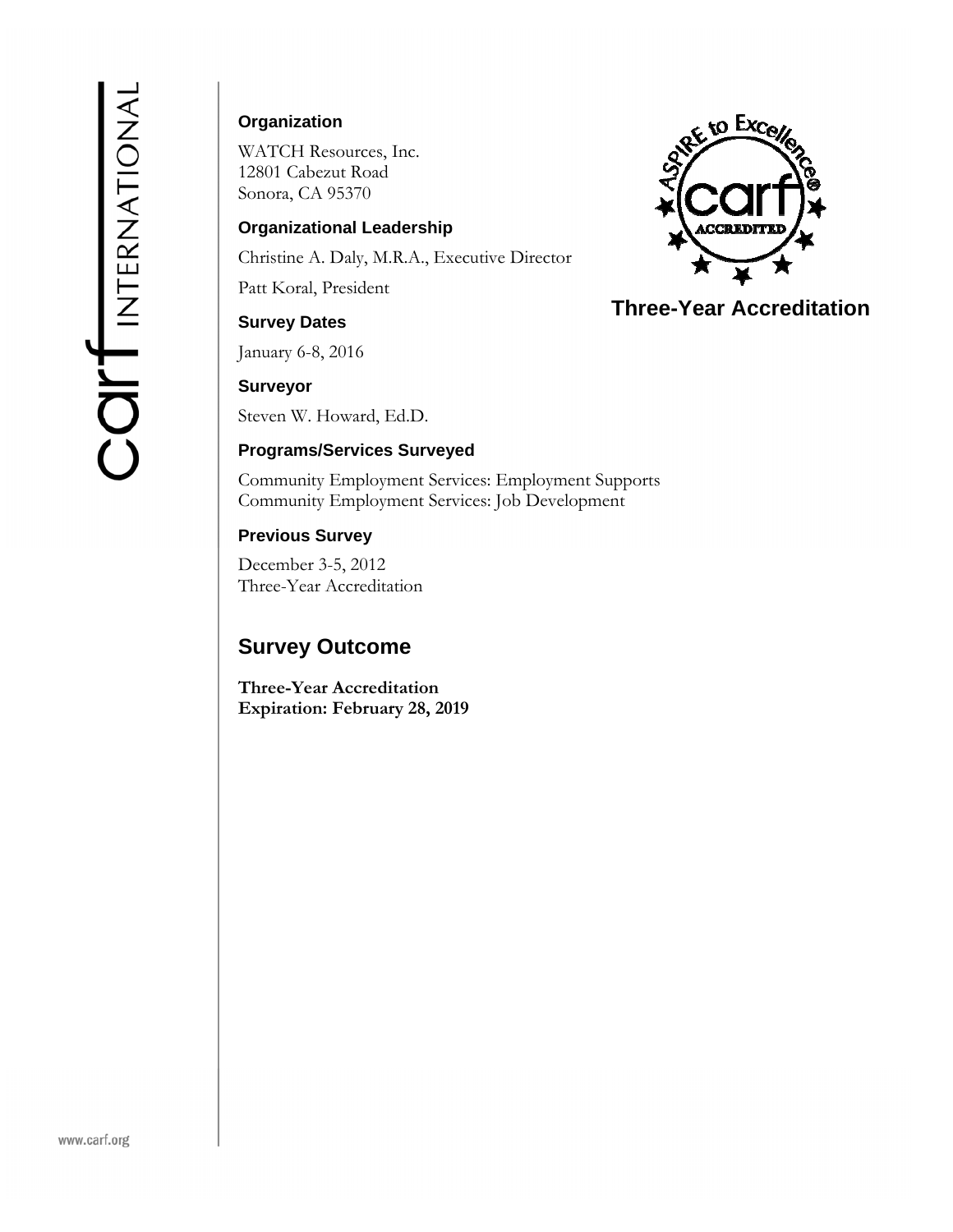# **SURVEY SUMMARY**

#### **WATCH Resources, Inc. has strengths in many areas.**

- Team members of WATCH Resources are highly dedicated to the consumers, and they are an exceptional source of pride for the organization. They carry out their duties with enthusiasm, and they are motivated to help consumers succeed in every aspect of their individual employment searches. Team members are recognized as caring professionals by both consumers and other stakeholders. They conduct themselves with impressive character, and they are motivated to move the organization's mission forward.
- WATCH Resources is commended for the significant employment longevity of members of the leadership and management team. Their history and depth of organizational experience instill a level of confidence across stakeholders and communities served that is anticipated to continue to provide strength and stability as the organization moves forward in accomplishing its mission.
- The vision and community contacts of the exceptionally experienced and caring executive director produce exceptional results on behalf of the organization. Board members, personnel, and other stakeholders credit much of the organization's success and caring philosophy to the executive director's strong and solid leadership.
- WATCH Resources has cultivated the development of a board with engaged members whose professional affiliations span a diversity of professions that serve the organization well as it advances in addressing its strategic initiatives. The appointment of a consumer as vice president of the board demonstrates the organization's foresight and commitment to consumers. It speaks well of the board's commitment to understanding stakeholders' perspectives and reflects its dedication to gaining genuine input from all organizational levels. The executive director provides information regarding industry trends and organizational developments to the board that helps it govern effectively.
- The organization appears to enjoy solid financial health. It generates monthly financials that are thoroughly vetted and compared to budget. Any anomalies are explored and explained to executive leadership and the governance authority. Financial oversight is provided by a highly competent finance department that also appears to provide equally competent oversight of all human resource functions.
- The attractive and well-appointed physical facilities WATCH Resources maintains are clean and inviting. Interior spaces are vibrantly colored and atypical of those that might be expected in a business environment, and the contemporary style of décor is warm and welcoming.
- WATCH Resources is in the process of using an affordable, online database referred to as Case Magic to transition many policies and records to an electronic format. Case Magic appears to meet the organization's needs. Although the process for utilizing this tool in the most effective ways continues to evolve, indications are that it will bolster the organization's recordkeeping and data access in new and innovative ways.
- The organization has made significant strides in converting complex ideas into formats that are more easily understood by consumers. For example, rephrasing challenging rights concepts in plain language encourages consumers to access and use this information as needed.

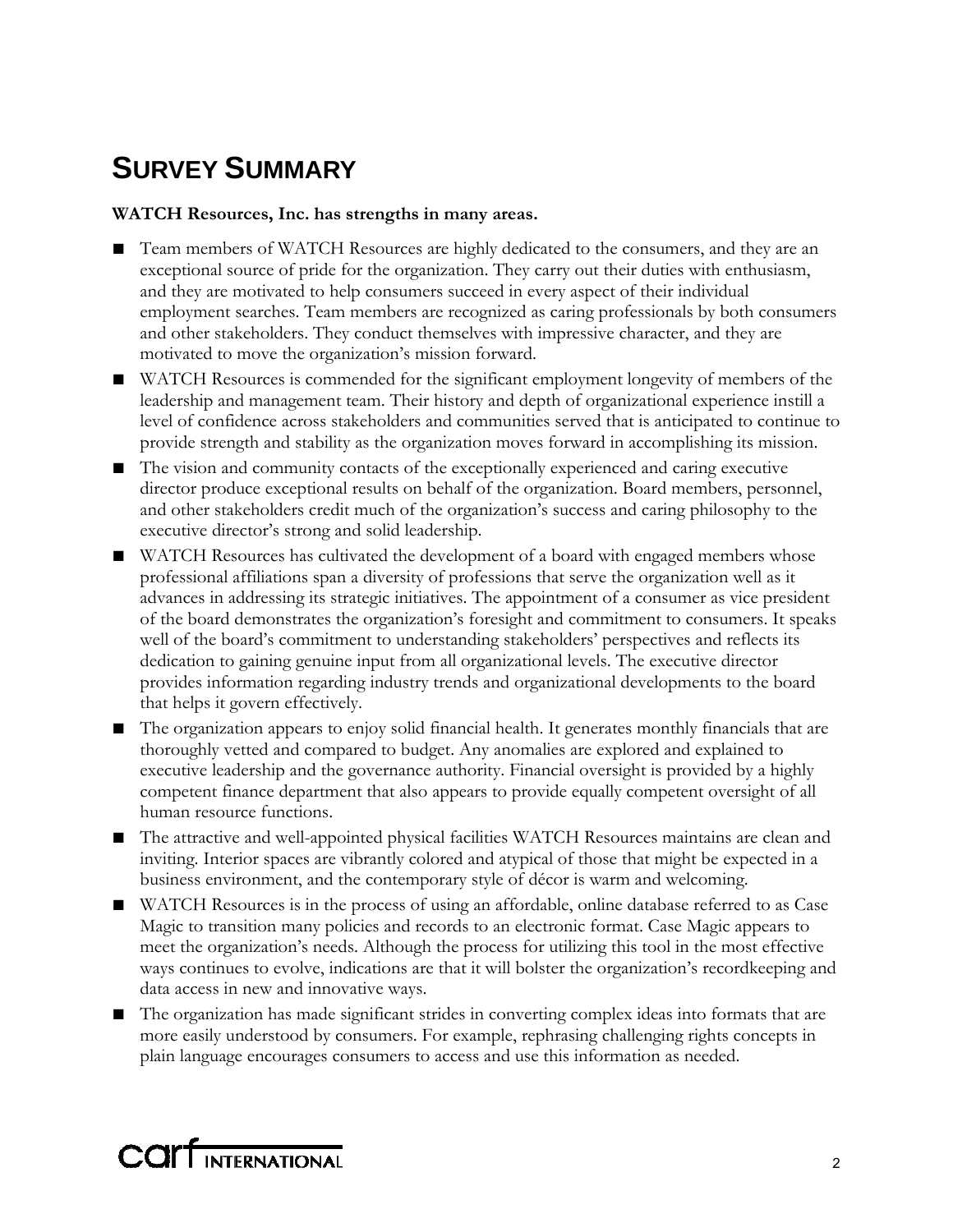- WATCH Resources enjoys a strong reputation in the community with funders, business owners, and parents. On at least one occasion, local business employees attended a funeral for a former consumer who had worked for their business. A parent described moving to the Sonora, California, area because of the services the organization could provide his child. These examples clearly demonstrate how solidly the organization is positioned in the community and the strength of bonds it fosters with community members and entities.
- The organization conducts an extensive risk assessment prior to the consumer's participation in community employment activities. Not only are each consumer's unique risks examined, but comprehensive risk assessments are also conducted at potential host employment sites. Employment services staff members work hard to strike a balance between educating consumers about potential risks and promoting the dignity of risk. Although it has not always been easy for WATCH Resources, these efforts truly demonstrate the organization's dedication to promoting a full employment experience for both employers and consumers. Staff members are commended for their hard work and efforts in this regard.
- Personnel are complimented for the high value they place on consumers' choices and the respect they accord consumers' right to pursue new opportunities. Vocational opportunities with which consumers are presented result in the development of genuine natural supports. Supportive relationships between consumers and staff members were clearly and spontaneously evidenced during job site visits.
- The organization takes a creative approach to "cracking" the Sonora employment market. With the help of WATCH Resources, consumers have found diverse employment opportunities, including cleaning; maintenance; and working as an attendant in an area theater, local retail environment, and custom car shop. Given the isolated nature of the Sonora area and limited employment options available, WATCH Resources does a noteworthy job of exploring diverse work opportunities within the boundaries of consumer choice.
- WATCH Resources is receptive to best practice consultation. Staff members expressed a strong desire to continue to move forward in continuous process improvement.

#### **WATCH Resources should seek improvement in the areas identified by the recommendations in the report. Consultation given does not indicate nonconformance to standards but is offered as a suggestion for further quality improvement.**

On balance, WATCH Resources provides solid community employment services to consumers in Sonora, California, and surrounding areas. The organization has a sound reputation in the community, where it is viewed as providing vitally important services over the course of its 43-year existence. It is led by a reputable and caring executive director and governed by a diverse board that is highly supportive of the leadership as well as active and engaged in fulfilling the organization's strategic vision. WATCH Resources appears to be financially strong, and it benefits from the contributions of dedicated staff members with significant tenure whose depth of experience is anticipated to serve it well as it embarks on future service directions. Although community employment personnel are challenged on a daily basis by limited employment opportunities available to consumers in the geographical area, they remain optimistic and continue to pursue creative approaches in carving out vocational opportunities based on individual choice. Their optimism is recognized and appreciated by consumers, funders, business owners, and other members of the community. WATCH Resources demonstrates substantial conformance to the CARF standards. Key areas for improvement include corporate compliance, strategic planning, certain health and safety practices, personnel performance management, accessibility, and the measurability of specific

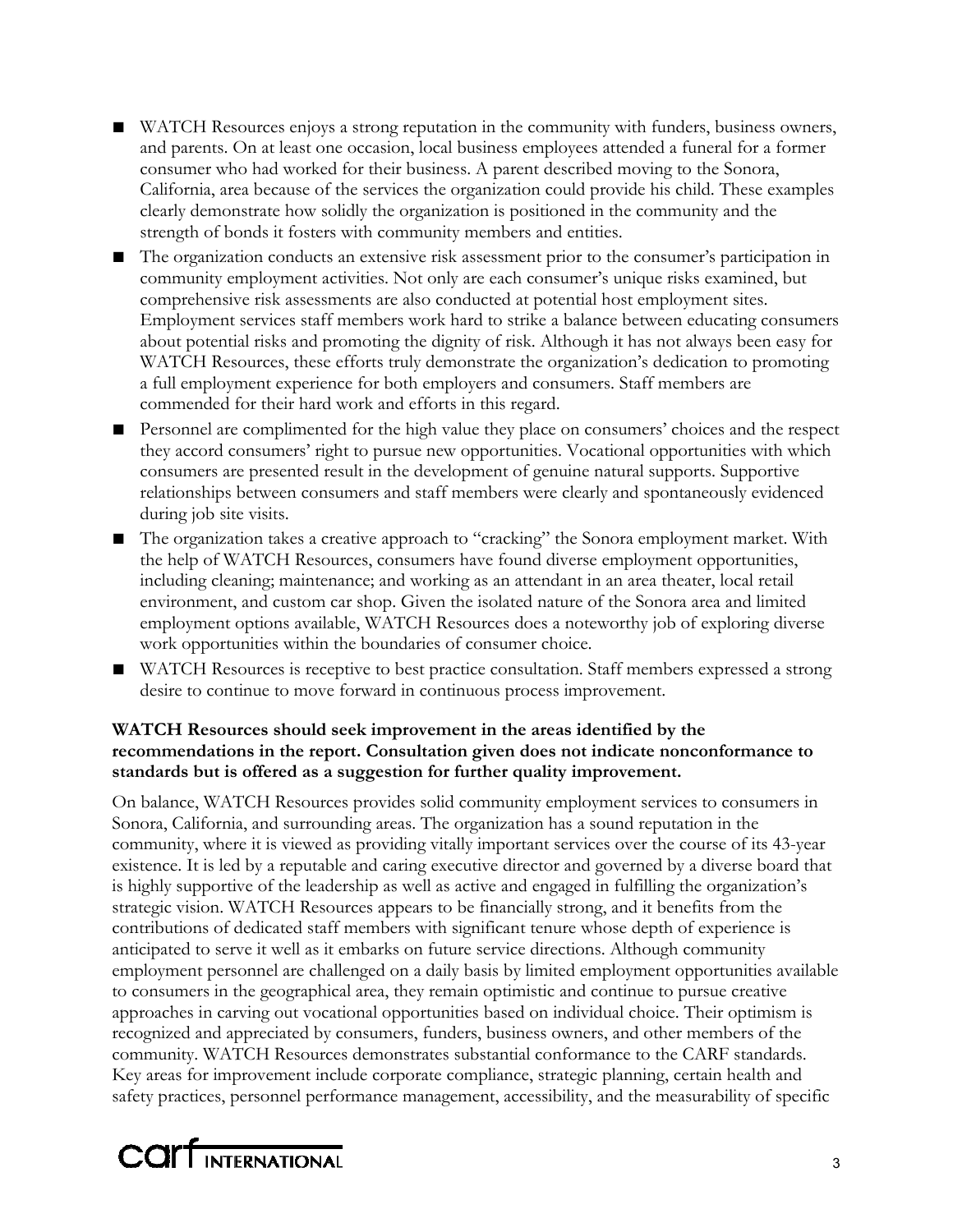objectives in individualized service plans. Several areas for improvement were also noted in the previous CARF survey report. The receptivity of the leadership and staff members to the consultation and other feedback provided during this survey instills confidence that WATCH Resources possesses the willingness and capacity to bring it into full conformance to the CARF standards.

WATCH Resources, Inc. has earned a Three-Year Accreditation. The board, leadership, staff members, and consumers are recognized for their efforts in pursuit of international accreditation and are congratulated for this accomplishment. They are encouraged to use their resources to address the opportunities for improvement noted in this report and to continue to utilize the CARF standards on an ongoing basis as guidelines for continuous quality improvement.

# **SECTION 1. ASPIRE TO EXCELLENCE®**

## **A. Leadership**

#### **Description**

CARF-accredited organizations identify leadership that embraces the values of accountability and responsibility to the individual organization's stated mission. The leadership demonstrates corporate social responsibility.

#### **Key Areas Addressed**

- Leadership structure
- Leadership guidance
- Commitment to diversity
- Corporate responsibility
- Corporate compliance

### **Recommendations**

#### **A.6.a.(4)(f)**

It is recommended that the written ethical codes of conduct be expanded to include, in the area of service delivery, witnessing of documents.

## **A.7.b.(2) A.7.c.(1) through A.7.d.**

A policy on corporate compliance has been developed. However, as recommended in the previous CARF survey report, corporate compliance risk assessments should consistently be conducted by WATCH Resource's compliance officer. The organization is also urged to demonstrate corporate

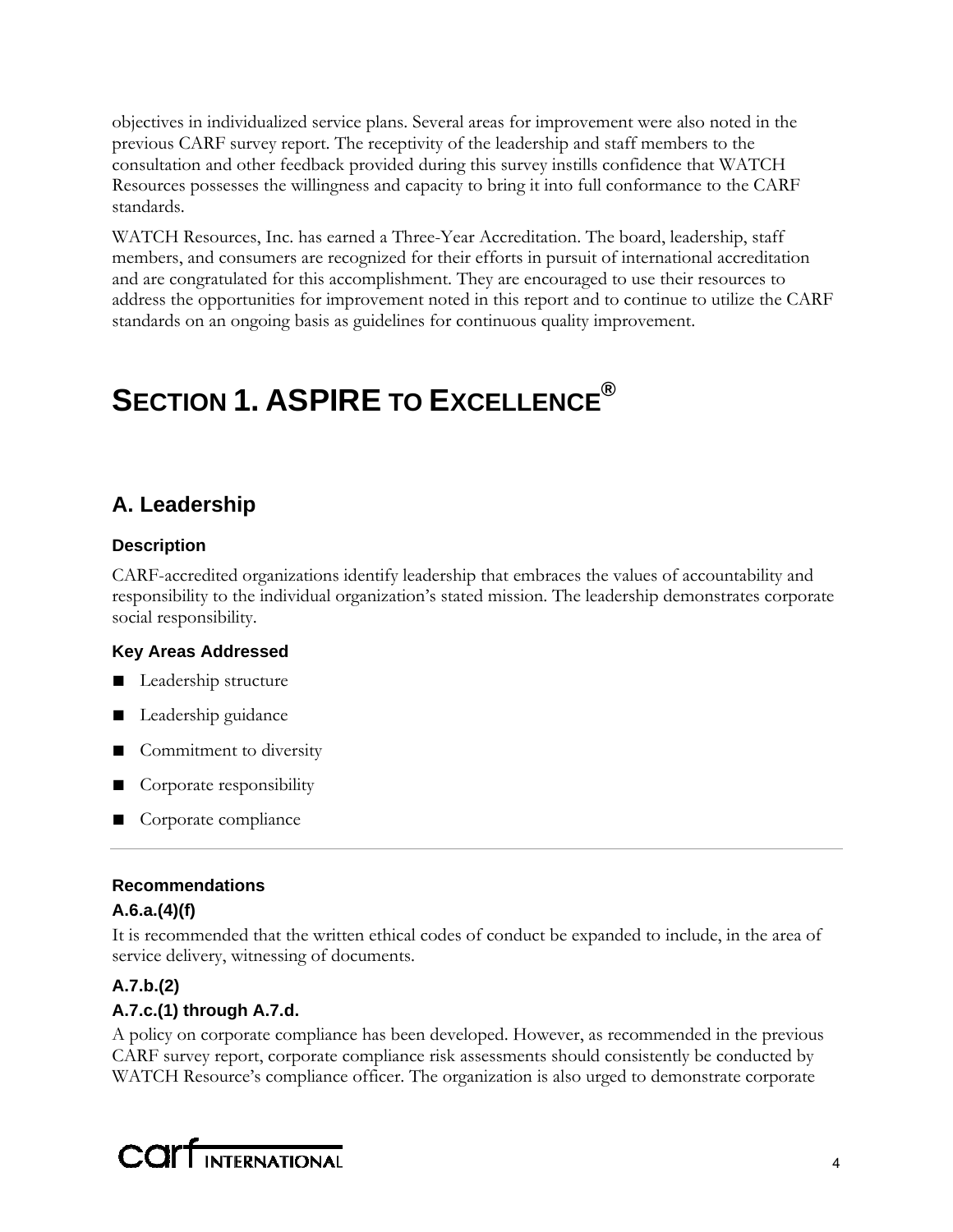compliance through the training of personnel on corporate compliance, including the role of the compliance officer; the organization's procedures for allegations of fraud, waste, abuse, and other wrongdoing; and internal auditing activities.

#### **Consultation**

- WATCH Resources maintains a traditionally formatted organizational chart with the board listed at the top and consumers at the bottom. Given the organization's person-centered philosophy, management might find it valuable to reverse the format to list consumers at the top of the chart and the executive director, followed by the board, which support the entire organization, at the bottom. This presentation could make a strong statement regarding WATCH Resources' priorities and provide a visual representation of servant leadership by the management and governance.
- Although the executive director is designated as WATCH Resources' corporate compliance officer, personnel are prompted to access assistance from the board president if they do not wish to contact the executive director. Inasmuch as these positions could present an overly intimidating presence to personnel, given their level within the organization, the organization might consider appointing a non-executive-level position that is more removed from the day-today operations of upper management to the position of compliance officer. This change could foster a more spontaneous and freer reporting environment for personnel and consumers.

## **C. Strategic Planning**

#### **Description**

CARF-accredited organizations establish a foundation for success through strategic planning focused on taking advantage of strengths and opportunities and addressing weaknesses and threats.

#### **Key Areas Addressed**

- Strategic planning considers stakeholder expectations and environmental impacts
- Written strategic plan sets goals
- Plan is implemented, shared, and kept relevant

#### **Recommendations**

**C.1.a.** 

#### **C.1.b.**

It is recommended that the ongoing strategic planning of WATCH Resources more fully consider the expectations of consumers and other stakeholders. This could be effectively accomplished through soliciting input through focus groups, personal interviews, and written surveys.

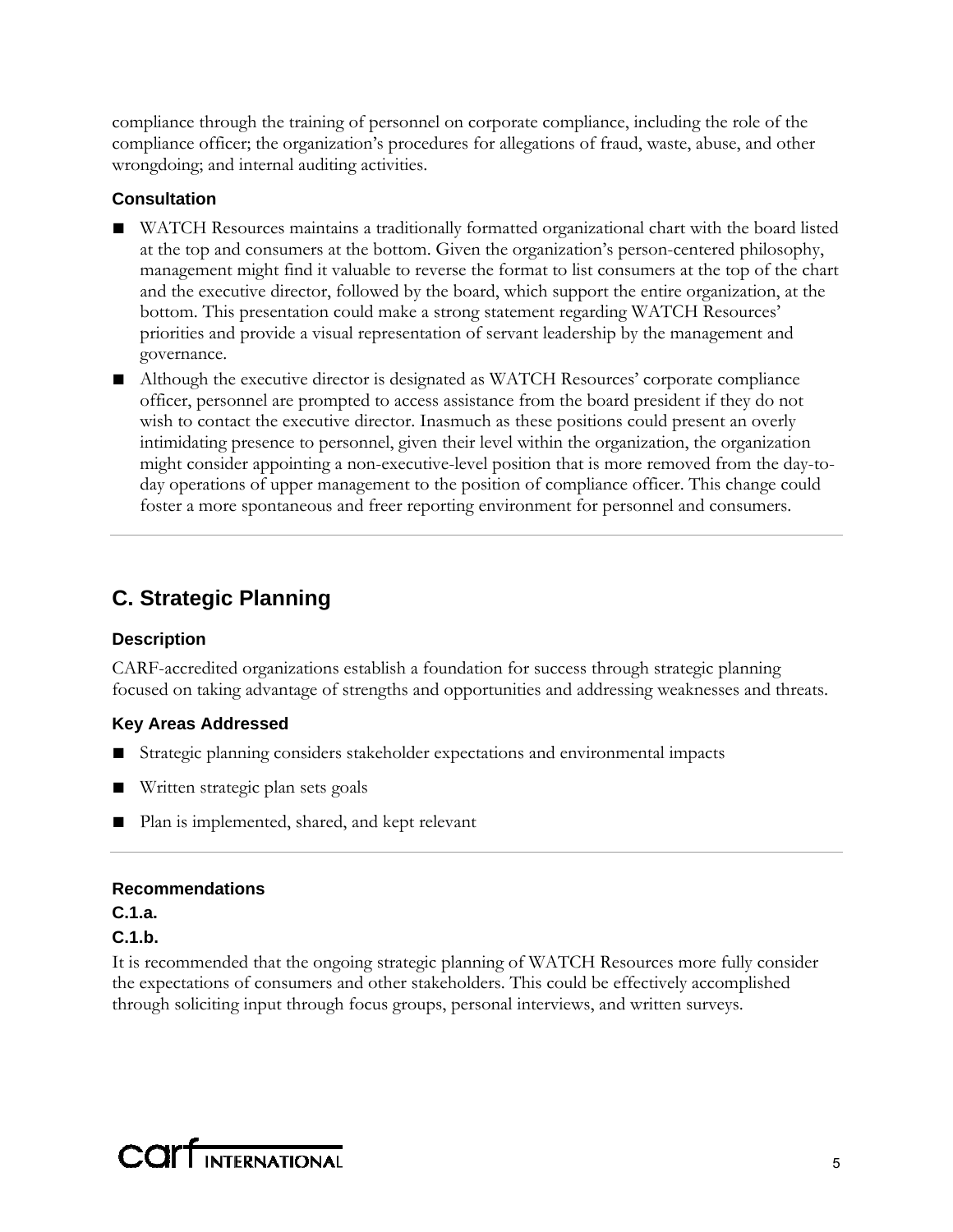#### **C.2.a.(1) C.2.a.(3) C.2.c.(2)**

Although the organization obtains input during the strategic planning process from the consumer who serves on the board, processes are in place to solicit input from a broader pool of stakeholders during the next round of strategic planning. This phase is expected to take place in late January 2016. The written strategic plan should be developed with greater input from consumers and other stakeholders. Gaining broader input from stakeholder groups could be critical to the effectiveness of the organization's strategic planning process. The strategic plan should also set priorities. Determining the order with which strategic goals will be addressed might be helpful in the event funding challenges emerge.

#### **C.3.a.**

#### **C.3.c.**

It is recommended that the strategic plan be shared, as relevant to the needs of the specific group, with consumers and other stakeholders. The leadership might also find it useful to include information about the strategic plan on the organization's website.

## **D. Input from Persons Served and Other Stakeholders**

#### **Description**

CARF-accredited organizations continually focus on the expectations of the persons served and other stakeholders. The standards in this subsection direct the organization's focus to soliciting, collecting, analyzing, and using input from all stakeholders to create services that meet or exceed the expectations of the persons served, the community, and other stakeholders.

#### **Key Areas Addressed**

- Ongoing collection of information from a variety of sources
- Analysis and integration into business practices
- Leadership response to information collected

**Recommendations D.2.a. D.2.b.(3)** 

The leadership is urged to analyze and use the input obtained in strategic planning. It is suggested that particular emphasis be placed on input solicited from consumers in this regard.

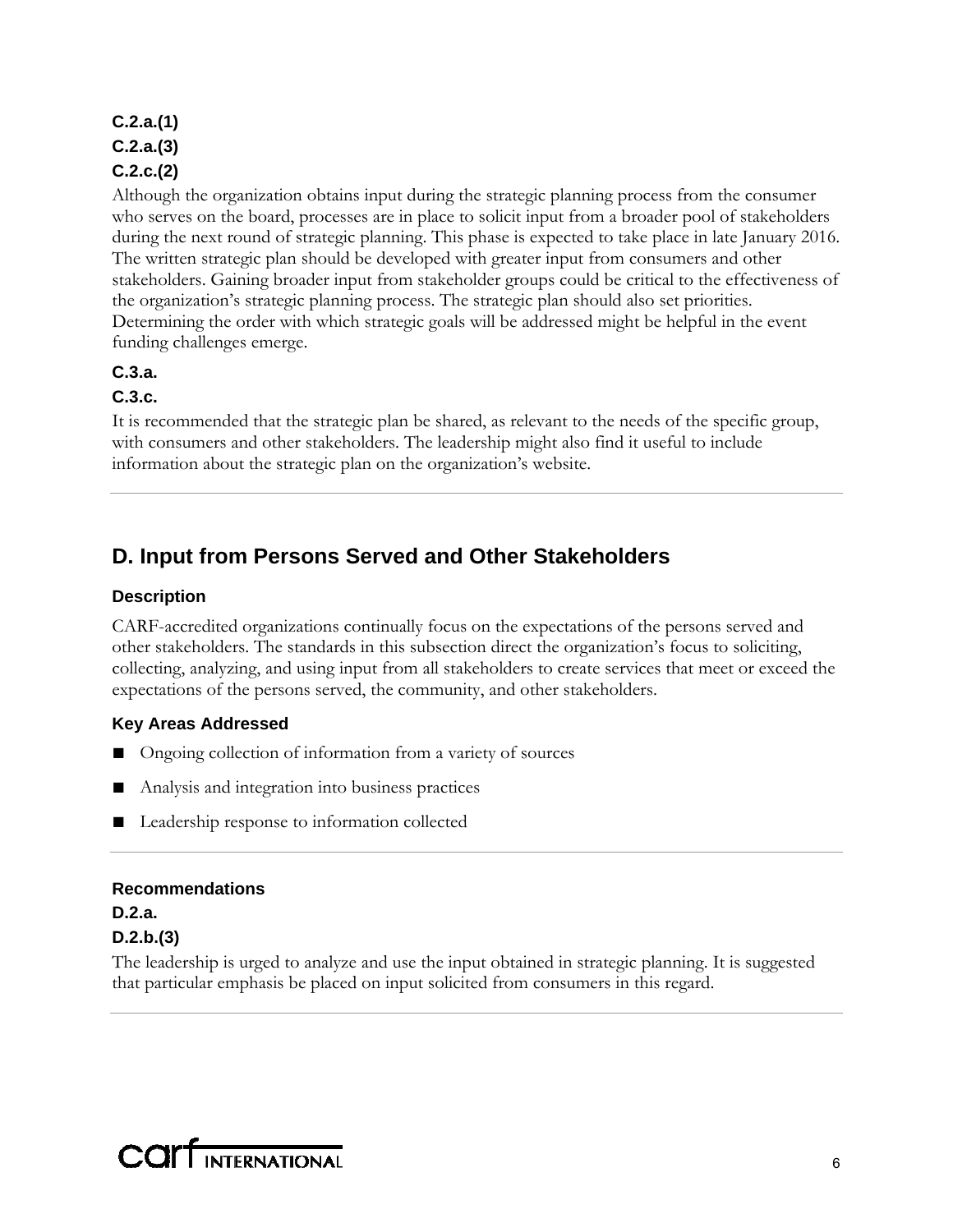## **E. Legal Requirements**

#### **Description**

CARF-accredited organizations comply with all legal and regulatory requirements.

#### **Key Areas Addressed**

■ Compliance with all legal/regulatory requirements

#### **Recommendations**

#### **E.3.f.**

Policies and written procedures should address timeframes for documentation in the records of the consumers.

## **F. Financial Planning and Management**

#### **Description**

CARF-accredited organizations strive to be financially responsible and solvent, conducting fiscal management in a manner that supports their mission, values, and annual performance objectives. Fiscal practices adhere to established accounting principles and business practices. Fiscal management covers daily operational cost management and incorporates plans for long-term solvency.

#### **Key Areas Addressed**

- Budget(s) prepared, shared, and reflective of strategic planning
- Financial results reported/compared to budgeted performance
- Organization review
- Fiscal policies and procedures
- Review of service billing records and fee structure
- Financial review/audit
- Safeguarding funds of persons served

#### **Recommendations**

There are no recommendations in this area.

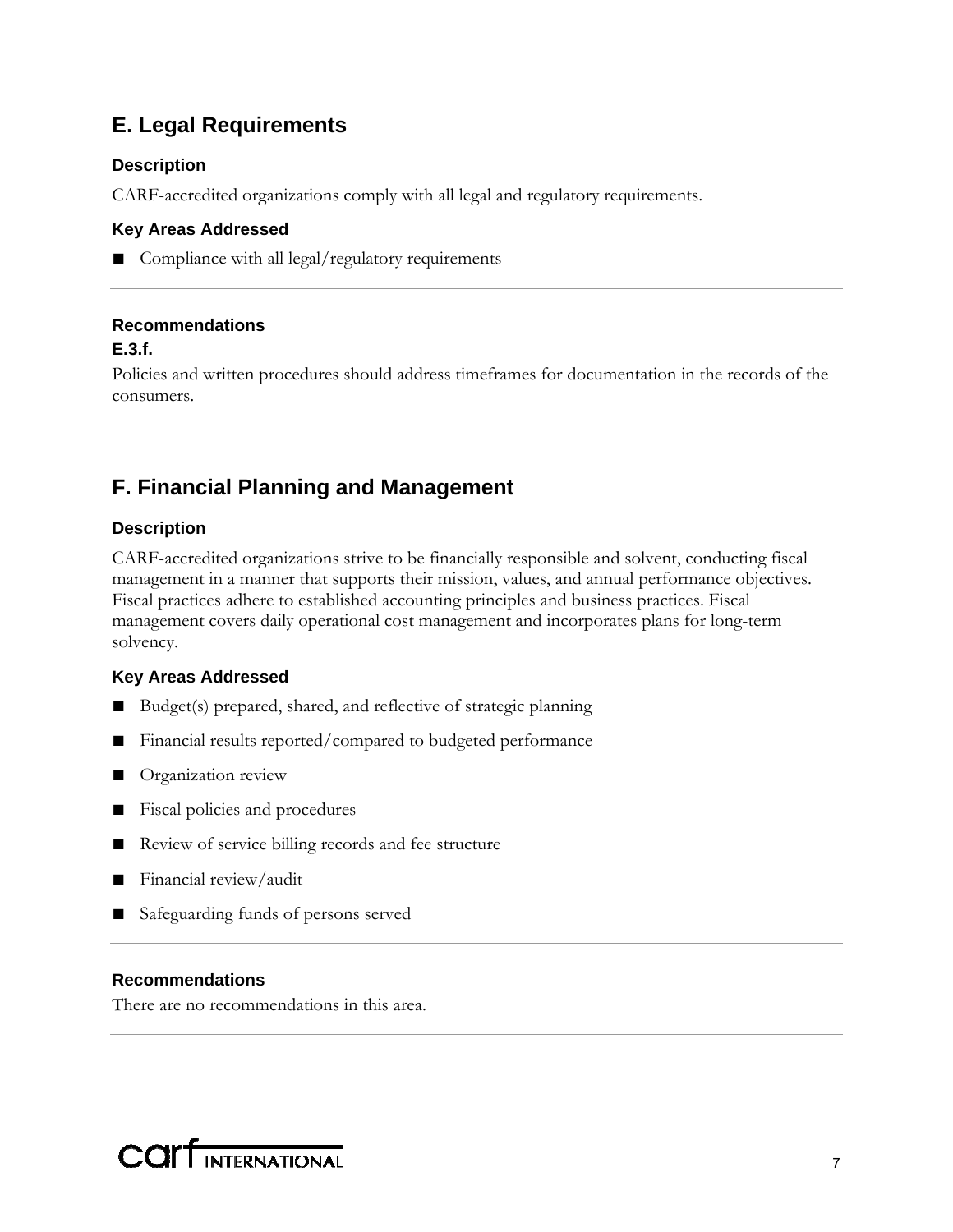## **G. Risk Management**

#### **Description**

CARF-accredited organizations engage in a coordinated set of activities designed to control threats to their people, property, income, goodwill, and ability to accomplish goals.

#### **Key Areas Addressed**

- Identification of loss exposures
- Development of risk management plan
- Adequate insurance coverage

#### **Recommendations**

#### **G.1.b.(1)**

It is recommended that the risk management plan be reviewed at least annually for relevance.

## **H. Health and Safety**

#### **Description**

CARF-accredited organizations maintain healthy, safe, and clean environments that support quality services and minimize risk of harm to persons served, personnel, and other stakeholders.

#### **Key Areas Addressed**

- Inspections
- Emergency procedures
- Access to emergency first aid
- Competency of personnel in safety procedures
- Reporting/reviewing critical incidents
- Infection control

#### **Recommendations H.7.a.(2) through H.7.d.**

Unannounced tests of all emergency procedures should be conducted at least annually at each location. The tests should include complete actual or simulated physical evacuation drills; be analyzed for performance that addresses areas needing improvement, actions to be taken, results of performance improvement plans, and necessary education and training of personnel; and be evidenced in writing, including the analysis.

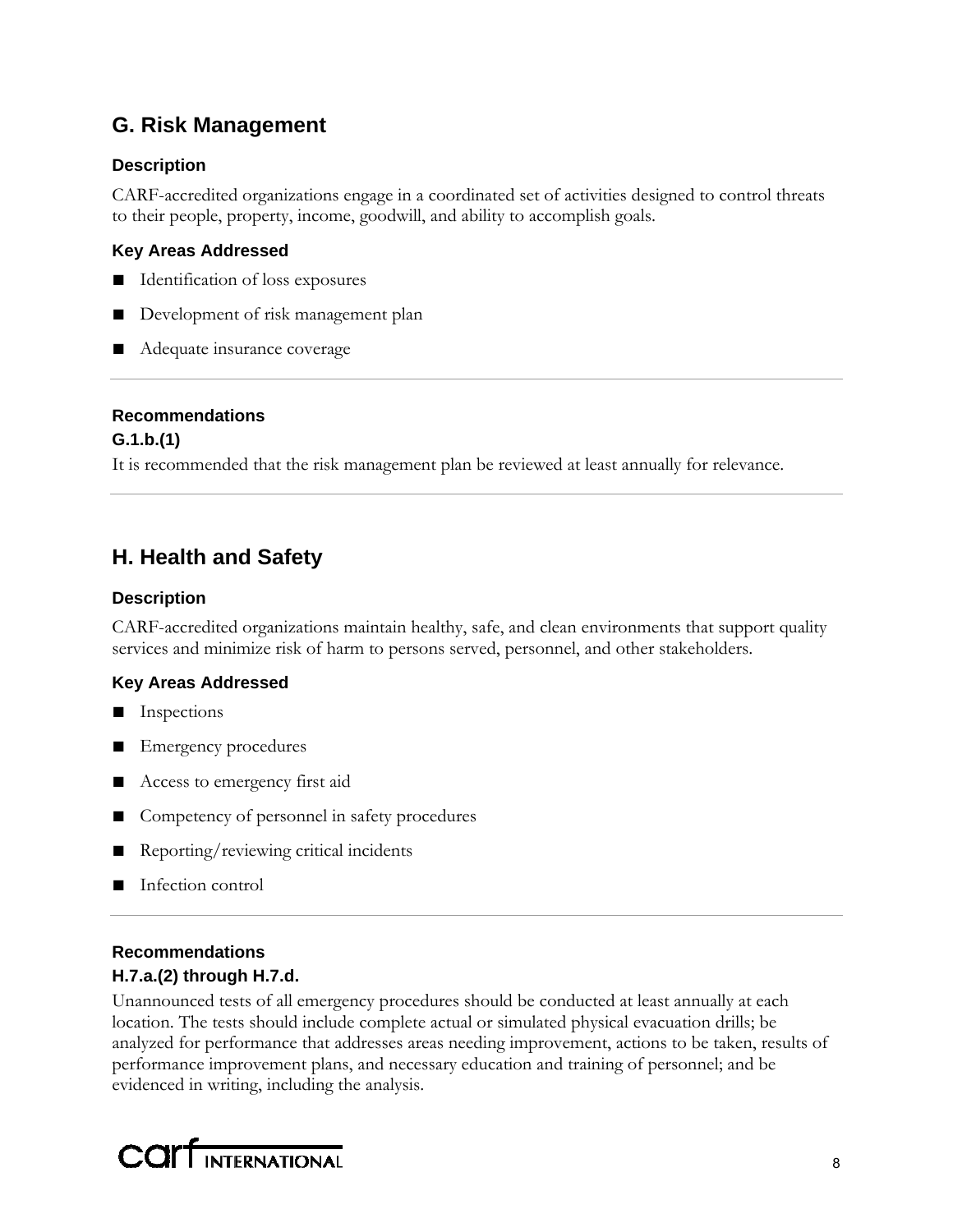#### **H.14.a. through H.14.b.(3)**

WATCH Resources conducted comprehensive health and safety self-inspections for the first two years of its recent accreditation tenure. However, it is recommended that comprehensive health and safety self-inspections consistently be conducted at last semiannually that result in a written report that identifies the areas inspected, recommendations for areas needing improvement, and actions taken to respond to recommendations.

#### **Consultation**

■ The organization might consider augmenting its safety equipment by adding automated external defibrillators (AEDs) to its program services areas. These life-saving devices can often be purchased through local civic organizations, such as Rotary International, Knights of Columbus®, and Civitan International.

## **I. Human Resources**

#### **Description**

CARF-accredited organizations demonstrate that they value their human resources. It should be evident that personnel are involved and engaged in the success of the organization and the persons they serve.

#### **Key Areas Addressed**

- Adequate staffing
- Verification of background/credentials
- Recruitment/retention efforts
- Personnel skills/characteristics
- Annual review of job descriptions/performance
- Policies regarding students/volunteers, if applicable

## **Recommendations**

**I.6.a.(1) I.6.b.(2) I.6.b.(4)(a) through I.6.b.(5)** 

A review of personnel files revealed that some job descriptions have recently been reviewed and others have not been reviewed for several years. It is again recommended that job descriptions be consistently reviewed annually and updated as needed. As recommended in the previous CARF survey report, annual performance evaluations should be used to assess performance related to objectives established in the last evaluation period and to establish measurable performance objectives for the next year.

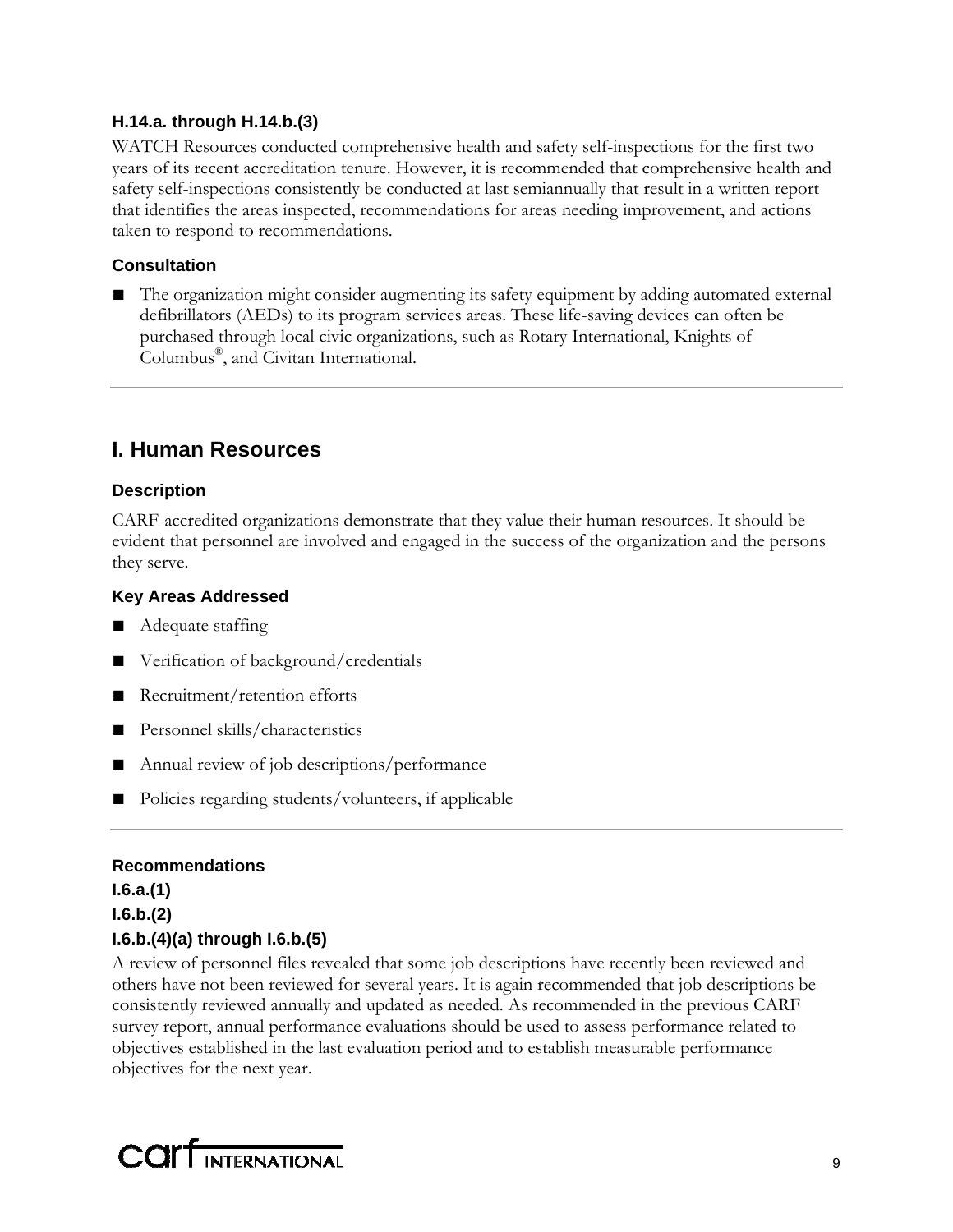#### **Consultation**

■ WATCH Resources maintains excellent data on personnel turnover, which it analyzes for trends. Although data are verbally shared with the board, it might be beneficial to develop a comprehensive written report that includes analyses, recommendations, data-based projections and implications for the future, and ways to respond to industry fluctuations in personnel.

## **J. Technology**

#### **Description**

CARF-accredited organizations plan for the use of technology to support and advance effective and efficient service and business practices.

#### **Key Areas Addressed**

- Written technology and system plan
- Written procedures for the use of information and communication technologies (ICT) in service delivery, if applicable
- Training for personnel, persons served, and others on ICT equipment, if applicable
- Provision of information relevant to the ICT session, if applicable
- Maintenance of ICT equipment in accordance with manufacturer recommendations, if applicable
- Emergency procedures that address unique aspects of service delivery via ICT, if applicable

#### **Recommendations**

#### **J.1.c.**

#### **J.1.d.**

Although WATCH Resources maintains a comprehensive technology plan, the plan was not reviewed during the organization's recent three-year tenure of accreditation. The technology and system plan should be reviewed at least annually for relevance and updated as needed.

## **K. Rights of Persons Served**

#### **Description**

CARF-accredited organizations protect and promote the rights of all persons served. This commitment guides the delivery of services and ongoing interactions with the persons served.

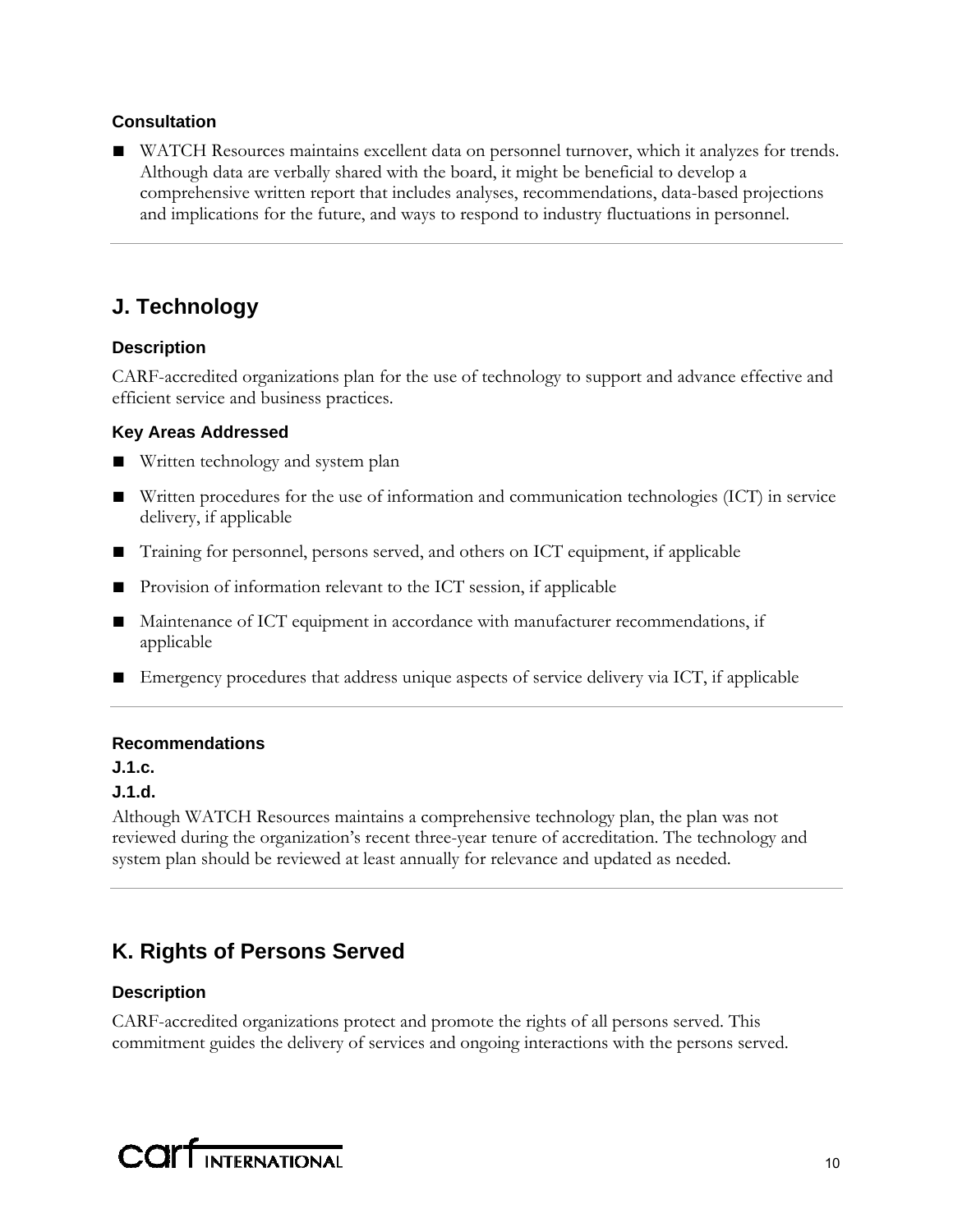#### **Key Areas Addressed**

- Communication of rights
- Policies that promote rights
- Complaint, grievance, and appeals policy
- Annual review of complaints

#### **Recommendations**

**K.2.c.(4) K.2.c.(5) K.2.e.(5) K.2.f.(1) K.2.g.** 

The organization is urged to expand its policies promoting the rights of the consumers to include freedom from humiliation and neglect; informed consent or refusal or expression of choice regarding involvement in research projects, if applicable; access or referral to legal entities for appropriate representation; and adherence to research guidelines and ethics when consumers are involved, if applicable. Existing rights policies could quickly be supplemented to include this information. Developing a single document for informed consent might make it easier to present, track, and reference this information over time.

#### **Consultation**

■ Although WATCH Resources promotes a wide variety of rights for consumers, all of the rights promoted are not included in the list of rights reviewed with consumers annually. For example, assurances related to financial and other exploitation are located in personnel policies. Protections against retaliation and guarantees that consumers will be provided information in sufficient time to facilitate decision making appear in the grievance policy. Given the importance of making consumers aware of all critical protections, it is suggested that all rights promoted for the consumers be included in the list of rights communicated to them at initiation of service delivery and annually thereafter for consumers served in a program longer than one year.

## **L. Accessibility**

#### **Description**

CARF-accredited organizations promote accessibility and the removal of barriers for the persons served and other stakeholders.

#### **Key Areas Addressed**

- Written accessibility plan(s)
- Requests for reasonable accommodations

**COLLINTERNATIONAL**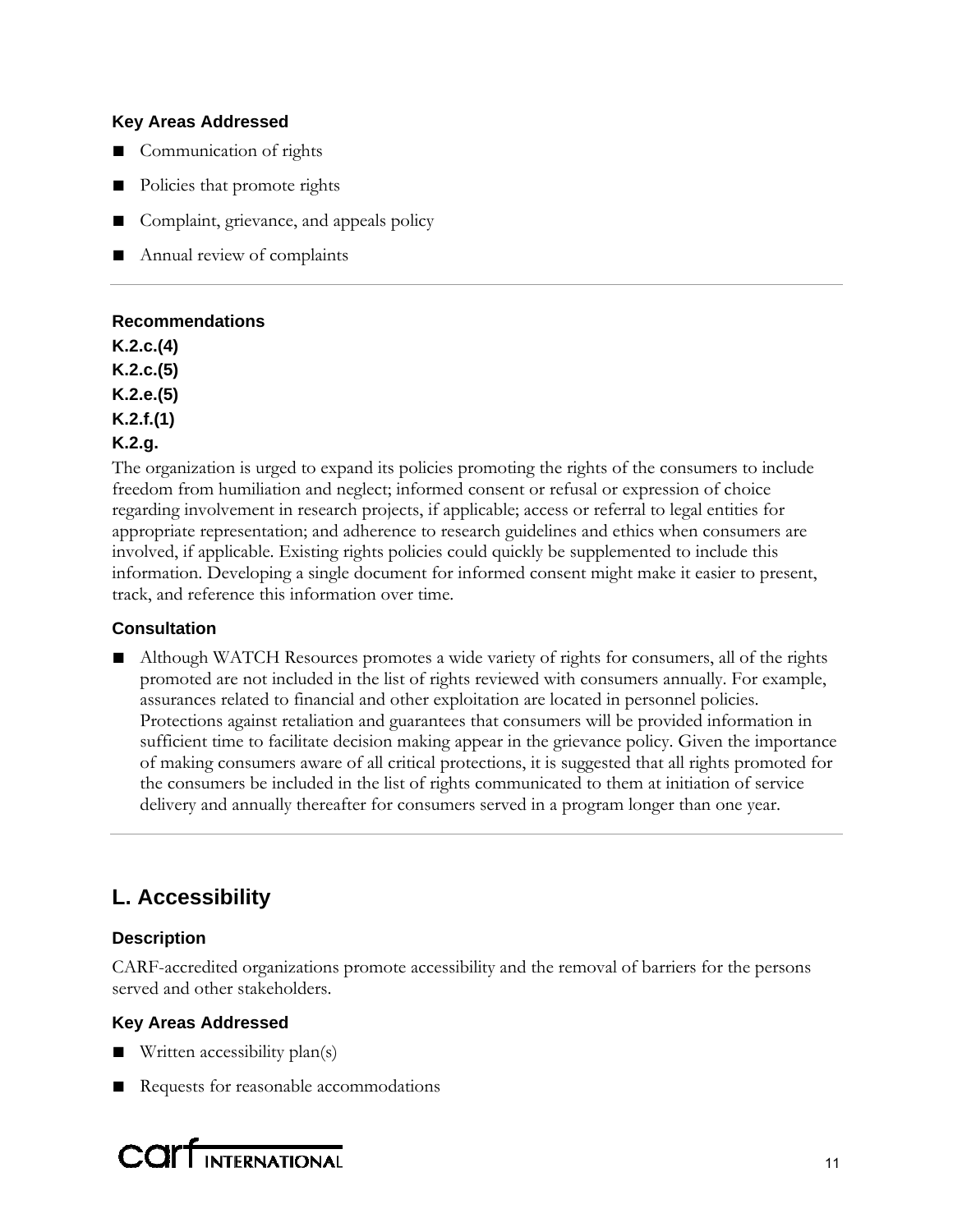#### **Recommendations**

## **L.1.b.(2)**

#### **L.1.b.(6)**

As recommended in the previous CARF survey report, WATCH Resources' ongoing process for identification of barriers should be expanded to include the areas of environment and communication.

## **L.2.b.(1) L.2.b.(2)**

Although the accessibility plan was reviewed in 2015, the organization is urged to consistently review the accessibility plan at least annually for relevance, including progress made in the removal of identified barriers and areas needing improvement.

## **M. Performance Measurement and Management**

#### **Description**

CARF-accredited organizations are committed to continually improving their organizations and service delivery to the persons served. Data are collected and analyzed, and information is used to manage and improve service delivery.

#### **Key Areas Addressed**

- Information collection, use, and management
- Setting and measuring performance indicators

#### **Recommendations**

There are no recommendations in this area.

## **N. Performance Improvement**

#### **Description**

The dynamic nature of continuous improvement in a CARF-accredited organization sets it apart from other organizations providing similar services. CARF-accredited organizations share and provide the persons served and other interested stakeholders with ongoing information about their actual performance as a business entity and their ability to achieve optimal outcomes for the persons served through their programs and services.

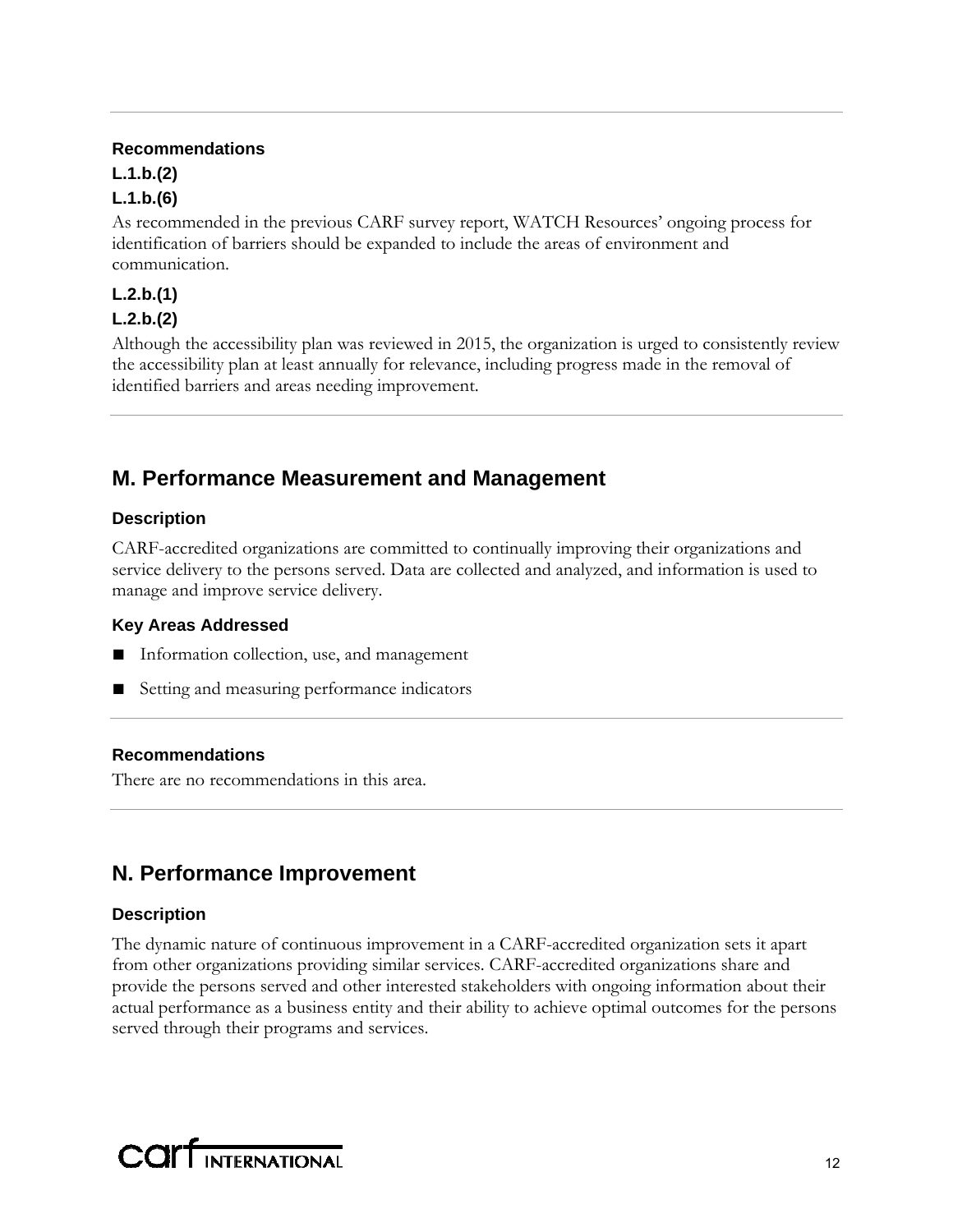#### **Key Areas Addressed**

- Proactive performance improvement
- Performance information shared with all stakeholders

#### **Recommendations N.3.a.(1) through N.3.a.(3)**

It is recommended that WATCH Resources communicate accurate performance information to consumers, personnel, and other stakeholders according to the needs of the specific group, including the format, content, and timeliness of the information communicated. This might be effectively accomplished by posting it on the organization's website or sharing it in an organizational newsletter.

# **SECTION 2. QUALITY INDIVIDUALIZED SERVICES AND SUPPORTS**

## **A. Program/Service Structure**

#### **Description**

A fundamental responsibility of the organization is to provide a comprehensive program structure. The staffing is designed to maximize opportunities for the persons served to obtain and participate in the services provided.

#### **Key Areas Addressed**

- Services are person-centered and individualized
- Persons are given information about the organization's purposes and ability to address desired outcomes
- Documented scope of services shared with stakeholders
- Service delivery based on accepted field practices
- Communication for effective service delivery
- Entrance/exit/transition criteria

#### **Recommendations**

There are no recommendations in this area.

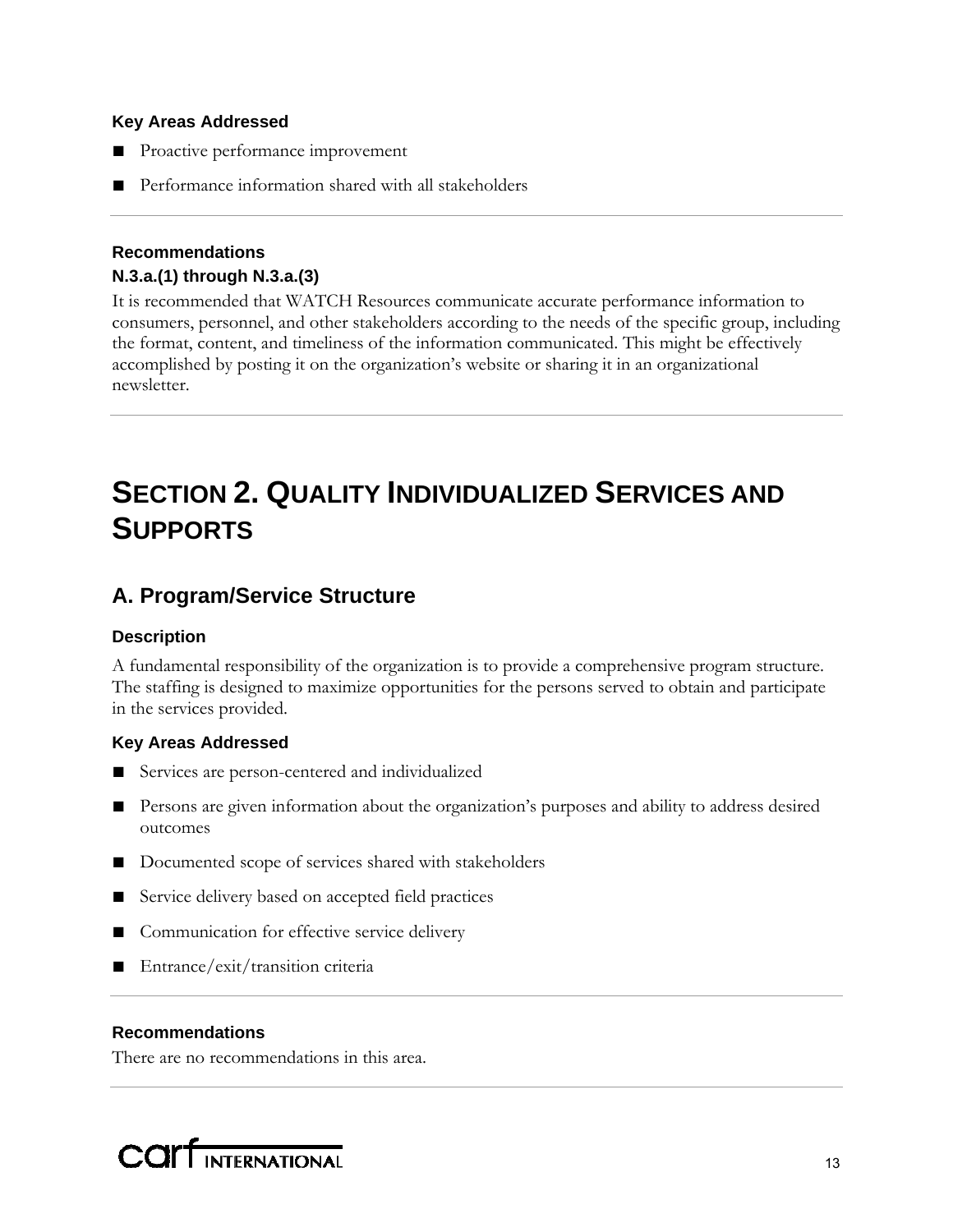## **B. Individual-Centered Service Planning, Design, and Delivery**

#### **Description**

Improvement of the quality of an individual's services/supports requires a focus on the person and/or family served and their identified strengths, abilities, needs, and preferences. The organization's services are designed around the identified needs and desires of the persons served, are responsive to their expectations and desired outcomes from services, and are relevant to their maximum participation in the environments of their choice.

The person served participates in decision making, directing, and planning that affects his or her life. Efforts to include the person served in the direction or delivery of those services/supports are evident.

#### **Key Areas Addressed**

- Services are person-centered and individualized
- Persons are given information about the organization's purposes and ability to address desired outcomes

#### **Recommendations**

#### **B.5.b.(2)**

Broad goals are recorded for consumers receiving community employment services; however, coordinated individualized service plans should identify specific measurable objectives.

#### **B.10.c.**

Although termination reports are completed for consumers who exit WATCH Resources' community employment services, an exit summary report should be prepared that summarizes results of services received.

## **D. Employment Services Principle Standards**

#### **Description**

An organization seeking CARF accreditation in the area of employment services provides individualized services and supports to achieve identified employment outcomes. The array of services and supports may include:

- Identification of employment opportunities and resources in the local job market.
- Development of viable work skills that match workforce needs within the geographic area.
- Development of realistic employment goals.

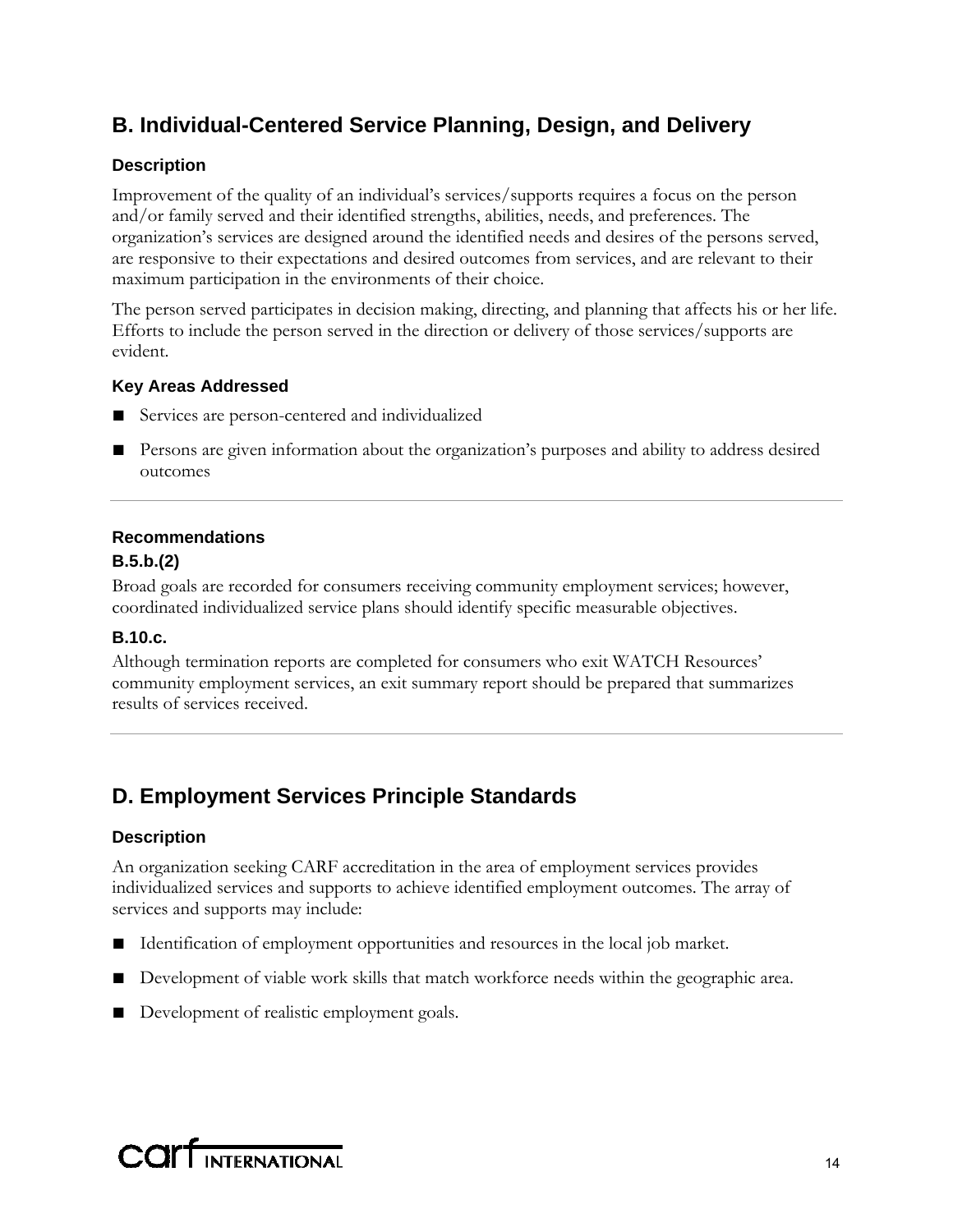- Establishment of service plans to achieve employment outcomes.
- Identification of resources and supports to achieve and maintain employment.
- Coordination of and referral to employment-related services and supports.

The organization maintains its strategic positioning in the employment sector of the community by designing and continually improving its services based on input from the persons served and from employers in the local job market, and managing results of the organization's outcomes management system. The provision of quality employment services requires a continuous focus on the persons served and the personnel needs of employers in the organization's local job market.

#### **Key Areas Addressed**

- Goals of the persons served
- Personnel needs of local employers
- Community resources available
- Economic trends in the local employment sector

#### **Recommendations**

There are no recommendations in this area.

# **SECTION 3. EMPLOYMENT AND COMMUNITY SERVICES**

#### **Description**

An organization seeking CARF accreditation in the area of employment and community services assists the persons served through an individualized person-centered process to obtain access to the services, supports, and resources of their choice to achieve their desired outcomes. This may be accomplished by direct service provision, linkages to existing generic opportunities and natural supports in the community, or any combination of these. The persons served are included in their communities to the degree they desire.

The organization provides the persons served with information so that they may make informed choices and decisions. Although we use the phrase *person served,* this may also include *family served,* as appropriate to the service and the individual.

The services and supports are arranged and changed as necessary to meet the identified desires of the persons served. Service designs address identified individual, family, socioeconomic, and cultural preferences.

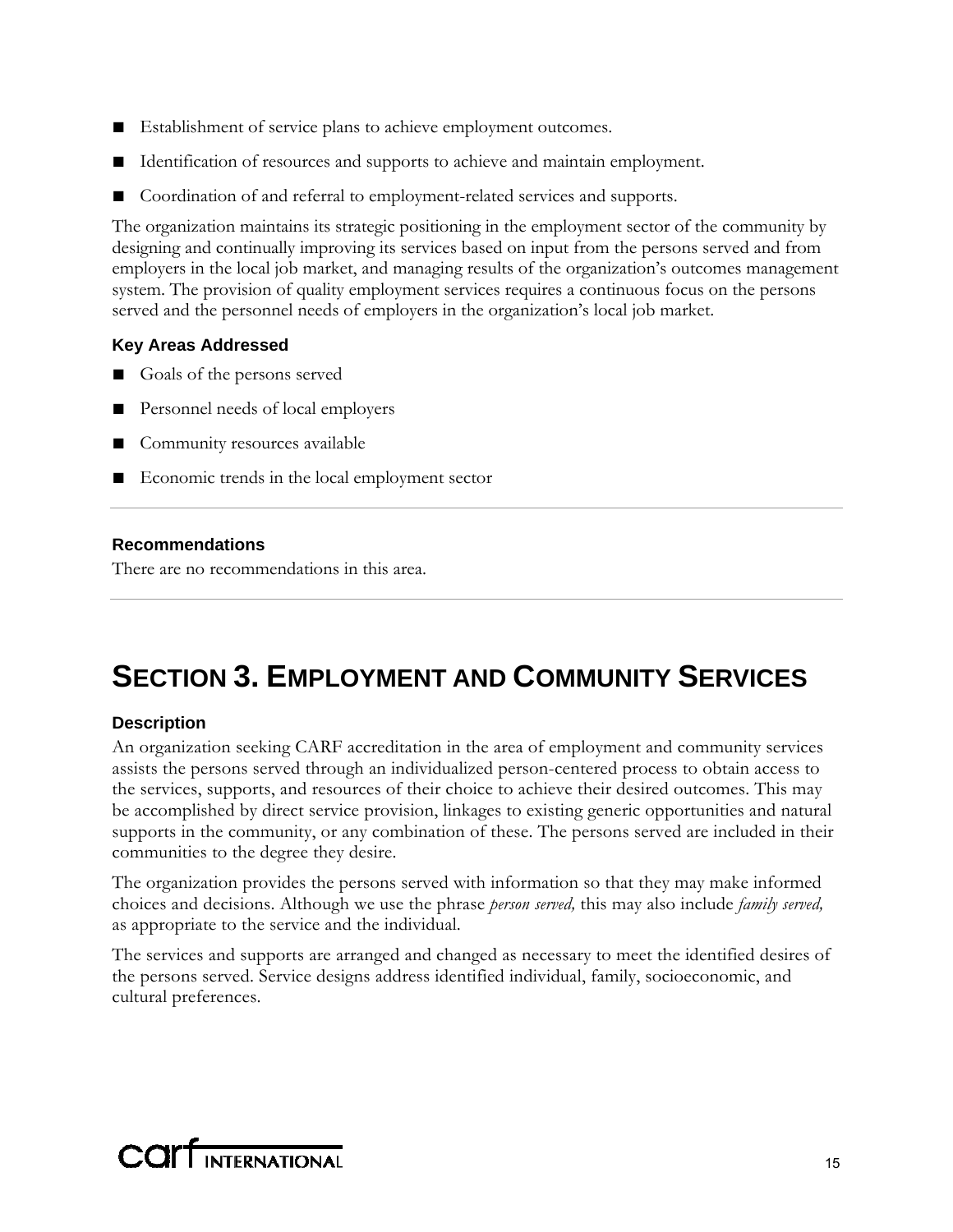Depending on the program's scope of services, expected results from these services/supports may include:

- Increased inclusion in community activities.
- Increased or maintained ability to perform activities of daily living.
- Increased self-direction, self-determination, and self-reliance.
- Self-esteem.
- Housing opportunities.
- Community citizenship.
- Increased independence.
- Meaningful activities.
- Increased employment options.
- Employment obtained and maintained.
- Competitive employment.
- Employment at or above minimum wage.
- Economic self-sufficiency.
- Employment with benefits.
- Career advancement.

## **C. Community Employment Services**

#### **Description**

Community employment services assist persons to obtain successful community employment opportunities that are responsive to their choices and preferences. Through a strengths-based approach the program provides person-directed services/supports to individuals to choose, achieve, and maintain employment in integrated community employment settings.

Work is a fundamental part of adult life. Individually tailored job development, training, and support recognize each person's employability and potential contribution to the labor market. Persons are supported as needed through an individualized person-centered model of services to choose and obtain a successful employment opportunity consistent with their preferences, keep the employment, and find new employment if necessary or for purposes of career advancement.

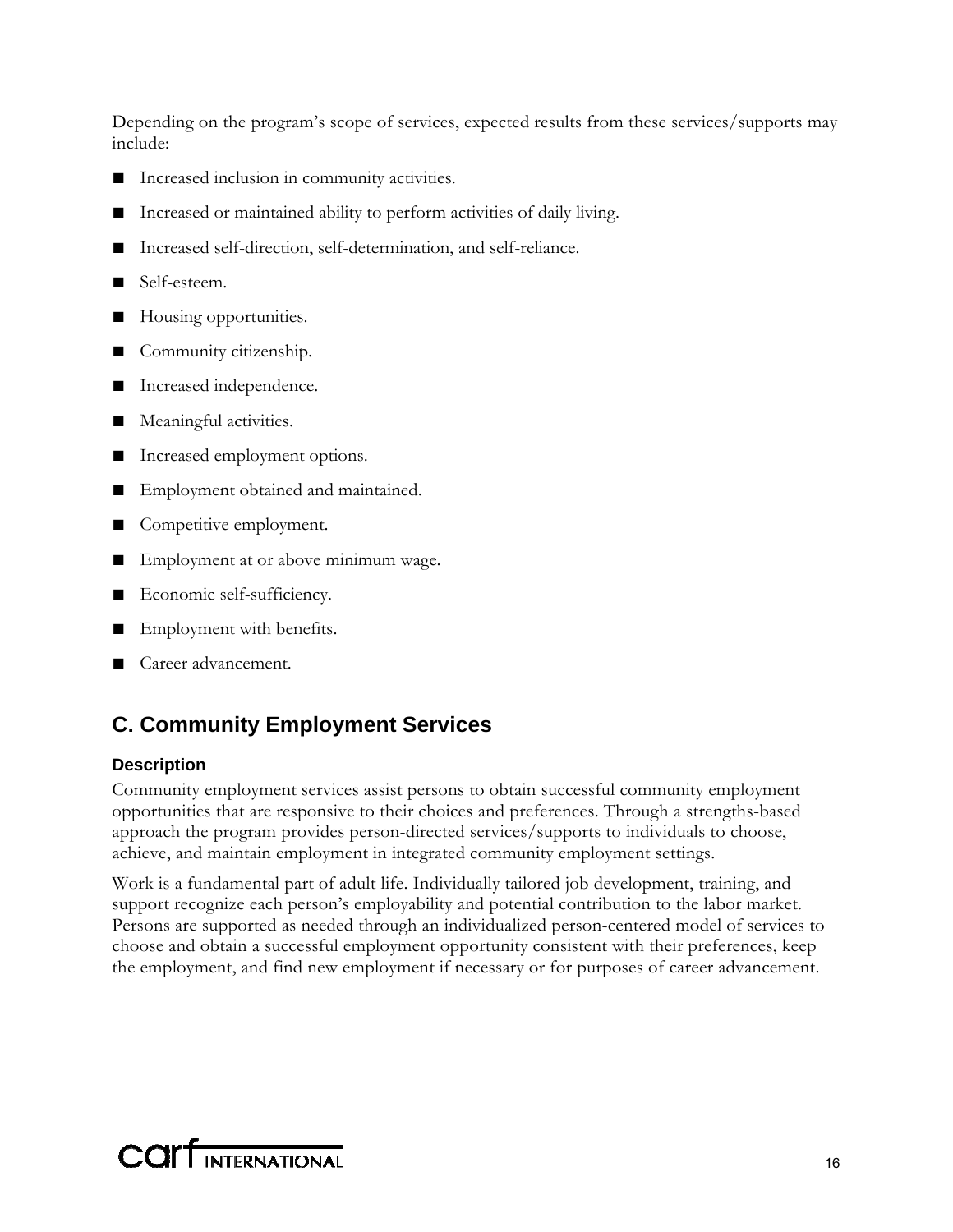Such services may be described as individual placements, contracted temporary personnel services, competitive employment, supported employment, transitional employment, mobile work crews, contracted work groups, enclaves, community-based SourceAmerica® contracts, and other business-based work groups in community-integrated designs. In Canada, employment in the form of bona fide volunteer placements is possible.

Individuals may be paid by community employers or by the organization. Employment is in the community.

#### **Job Development**

#### **Description**

Successful job development concurrently uses assessment information about the strengths and interests of the person seeking employment to target the types of jobs available from potential employers in the local labor market. Typical job development activities include reviewing local employment opportunities and developing potential employers/customers through direct and indirect promotional strategies. Job development may include facilitating a hiring agreement between an employer and a person seeking employment. Some persons seeking employment may want assistance at only a basic, informational level, such as support for a self-directed job search.

Some examples of the quality outcomes desired by the different stakeholders of these services include:

- Persons obtain community employment.
- Employment matches interests and desires of persons.
- Wages, benefits, and hours of employment achieved as desired.
- Average number of hours worked per week increases.
- Average number of hours worked per week meets the desires of the person served.
- Full-time employment with benefits.
- Job retention/length of employment.
- Potential for upward mobility.
- Self-sufficiency.
- Integration.
- Responsive services.
- Safe working conditions.
- Cost-effective for placement achieved.
- Reasonable length of time from referral to placement.
- Employers satisfied with the services.

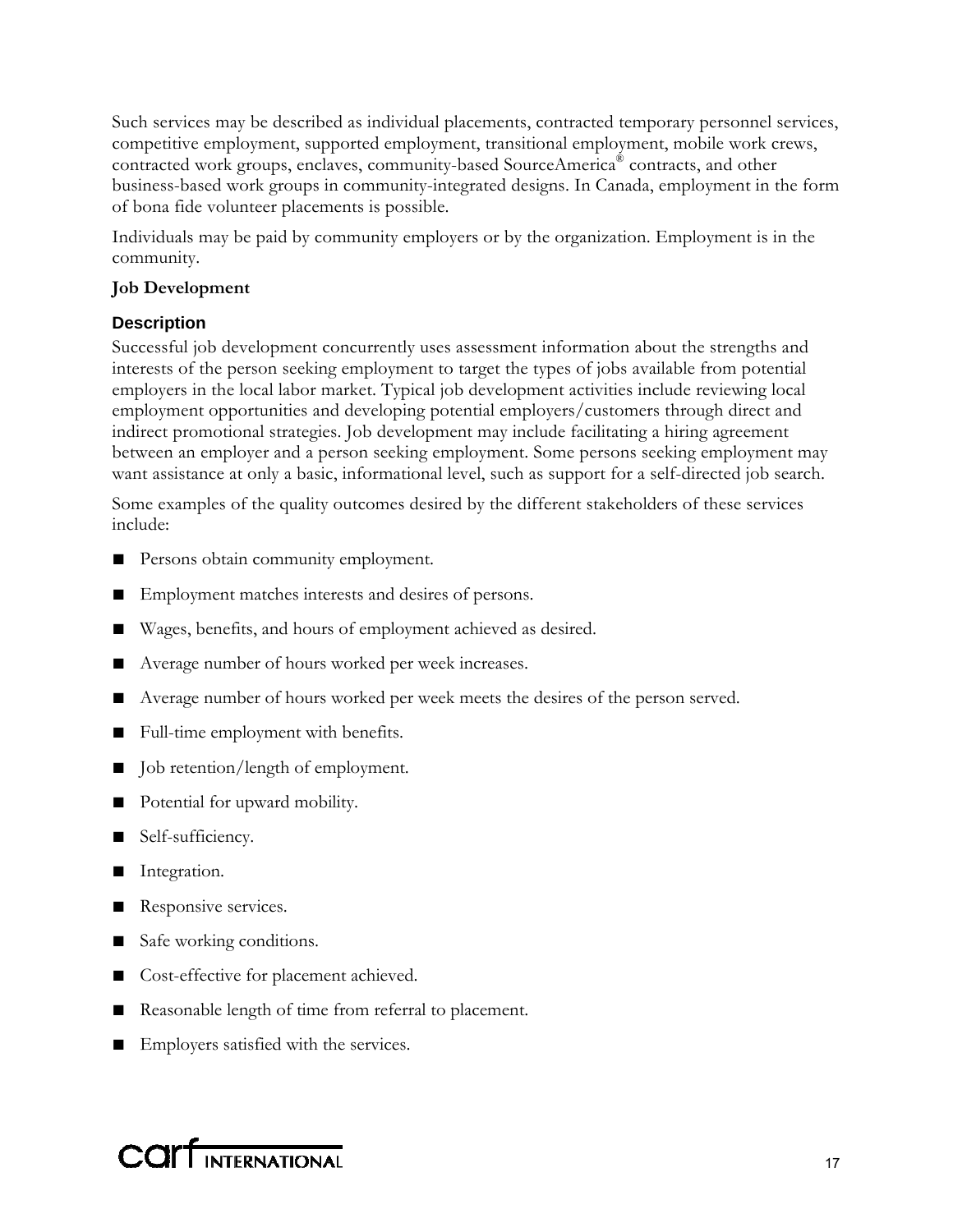#### **Employment Supports**

#### **Description**

Employment support services are activities that are employment-related to promote successful training of a person to a new job, job adjustment, retention, and advancement. These services are based on the individual employee with a focus on achieving long-term retention of the person in the job.

The level of employment support services is individualized to each employee and the complexity of the job.

Often supports are intensive for the initial orientation and training of an employee with the intent of leading to natural supports and/or reduced external job coaching. However, some persons may not require any employment supports at the job site; others may require intensive initial training with a quick decrease in supports, while some will be most successful when long-term supports are provided.

Supports can include assisting the employee with understanding the job culture, industry practices, and work behaviors expected by the employer. It may also include helping the employer and coworkers to understand the support strategies and accommodations needed by the worker.

Supports are a critical element of the long-term effectiveness of community employment. Support services address issues such as assistance in training a person to complete new tasks, changes in work schedule or work promotion, a decrease in productivity of the person served, adjusting to new supervisors, and managing changes in nonwork environments or other critical life activities that may affect work performance. Routine follow-up with the employer and the employee is crucial to continued job success.

Some examples of the quality outcomes desired by the different stakeholders of these services include:

- Performance level achieved meets requirements of job or position.
- Increase in skills.
- Increase in hours worked independently.
- Increase in productivity.
- Increase in hours worked.
- Increase in pay.
- Employment retention.
- Full-time employment.
- Employment with benefits.
- Increase in natural supports from co-workers.
- Persons served treated with respect.
- Increase in participation in the community.

**COLL** INTERNATIONAL